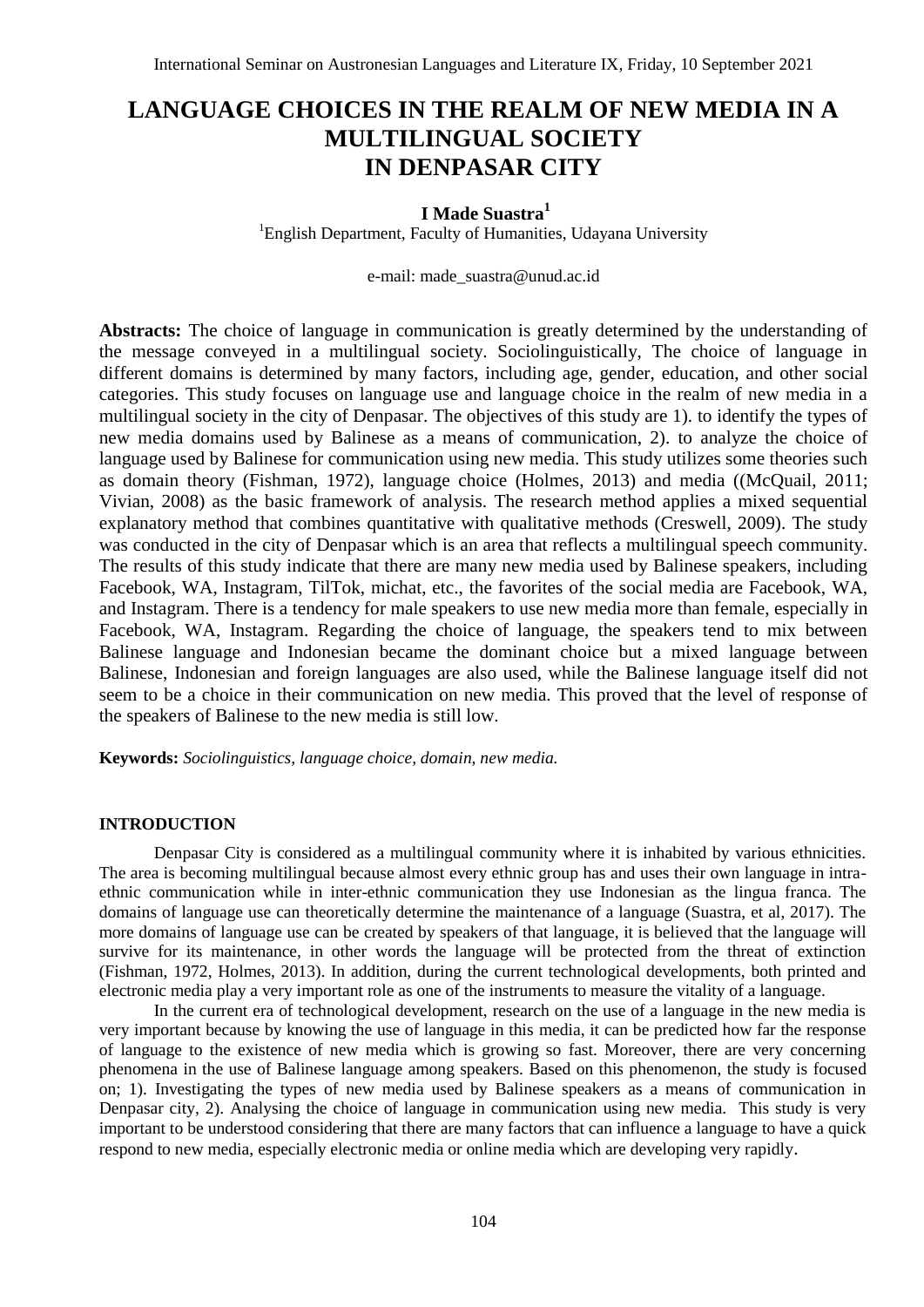#### **Theoretical Framework**

Linguistically, the status of Denpasar urban area is a multilingual community (Holmes, 2001, 2013). Research results (Suastra et al. 2019) found that the use of the Balinese language showed slightly in critical condition, especially in the family, neighbors, and education. One of the causes is the disobedience of parents in inheriting and transmitting the Balinese language to their children, especially in the family domain. According to UNESCO (2003), this is one of the causes of a language endangerment sources, this condition should be considered by Balinese speakers. As a basis for studying the choice of language in new media, several views are applied as a theoretical framework.

# 1. Domains

Domain is the constellation between the topic, the participant, and the place of a conversation that occurs in every speech community. "Domain is a sociocultural construct abstracted from topics of communication, relationship between communicators, and locales of communication, in accord with the institution, of a society and the area of activity of speech community in such a way that individual behavior and social patterns can be distinguished from each other and yet related to each other" (Fishman, 1972:20, Holmes, 2013:22). Thus, the creation of a domain is largely determined by factors such as the topic being discussed, the relationship between the participants, the situation and the location. A topic of conversation will spur the use of language in a multilingual society, the participant will change his attitude and language behavior when talking about different topics with different participants, while the place which is the location of the conversation will play an important role when the conversation is carried out. Fishman (1972) followed by Holmes (2013) distinguishes domain into several elements, namely family, environment, market, education and others. There are many classifications of domain, each researcher formulates domain differently depending on the situation and condition of each speech community. This study develops a frame of reference from Fishman (1972) adapted to the scope of research on the use of the Balinese language in new media, especially electronic or online media. It is very important to involve new domains, especially in the area of new media, to find out the use of Balinese and language choices in the era of the massive spread of electronic media usage.

# 2. Language Choice

People who speak more than one language, or who have command over more than one variety of any language, are generally very sensitive to the differences in the choice of the languages they use and they are equally aware that in some contexts one variety will serve their needs better than another (Meyerhoff, 2006), this may lead them to change the variety they use depending on where they are. There is more individual creativity and flexibility involved. It is sometimes difficult to say just whether it is the domain of the interaction that determines what linguistic variety a speaker will choose, or whether the person they are talking to is what determines their choice. Speakers choose different language depending on who you are talking to, the social context of the talk, the function and topic of the discussion – turn out to be important in accounting for language choice in many different kinds of speech community (Meyerhoff, 2006, Holmes, 2013). In addition to this, it is very important to consider which variety to use requires a good deal of cultural knowledge. Sociolinguistically, the domain and addressee factors overlap on each other and a speaker felt that one decision follows another before he/she would come to a decision about which variety to use.

#### 3. Media

Etymologically, the word "media" is the plural form of "medium", which comes from the Latin "medius" which means middle. The word "medium" is also interpreted as "between" or "medium". So the notion of media is something that delivers or forwards information (messages) between the source (messenger) and the recipient of the message. In other words, the media can be said as a form and channel that can be used in a process of presenting information. In its development, the media that has the status as a tool for distributing information to the public is known as mass media. Mass media is one of the means to meet human needs for information and entertainment. So, mass media is a mass communication channel in order to convey information or messages to a wide audience. Based on their form, mass media are grouped into two, namely: 1. printed media, which includes newspapers, magazines, books, brochures, and so on, 2. Electronic media, such as radio, television, films, slides, videos, and others (McQuail, 2011; Vivian, 2008) .

The presence of the Internet (New Media) has changed the way people communicate, how to get news and information, as well as how to read news in printed media, see pictures in magazines, listen to the radio, and watch television programs. New media or online media is a product of technology-mediated communication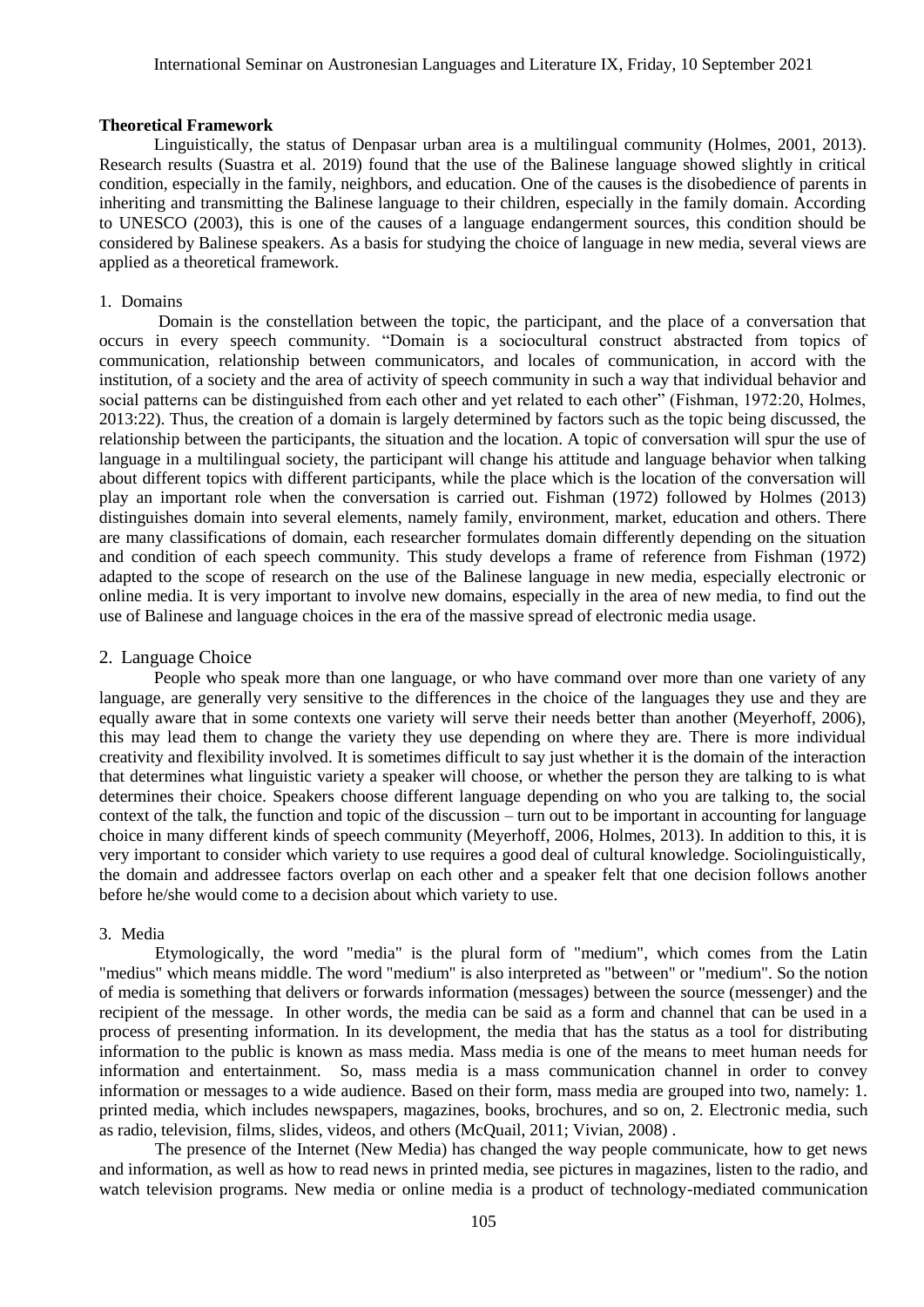that co-exists with digital computers. Online media is a media in which it consists of a combination of various elements, meaning that there is a convergence of several media that are combined into one. New media are media that use the internet, technology-based online media, are flexible in character, have the potential to be interactive and can function both privately and publicly (Vivian, 2008). According to (Adiputra, 2010:142) there are four characteristics of new media, they are: mediated communication through computers, communication networks, digitized messages, and convergent of all media messages. Based on these characteristics, there are six main changes associated with the emergence of new media, such as; digitalization and convergence of all aspects of media, increasing interactivity and network connectivity, mobility and delocation to send and receive, adaptation to the role of publications and audiences, emergence of various new forms (gateways) of media, and separation and blurring of media institutions.

Current developments of new media lead to social media, such as an online media, with its users can easily participate, share and create content including blogs, social networks, wikis, forums and virtual worlds. Blogs, social networks and Wikis are the most common forms of social media used by people around the world. This media is used to share ideas, collaborate to create creations, opinions, debates, find people who can be good friends, find partners and build a community. Social media has developed very rapidly, such as Facebook, Instagram, LinkedIn, Google, Twitter, Line, Tiktok, WA and other social networks for self-actualization and the need to create personal branding.

### **RESEARCH METHOD**

This study uses a combination of quantitative and qualitative research design by utilizing a sequential explanatory strategy (Creswell, 2009). The main data were obtained through surveys and observations. Quantitative data analysis using descriptive statistics was applied supported by qualitative data analysis. This research is based more on pragmatic philosophy. This research was conducted in multilingual community of Denpasar which is divided into four districts, they are East, West, South, and North Denpasar. The primary data of this research is written data which is the result of survey and observation. The number of respondents was 50 Balinese speakers for each district, with a total of 200 respondents. Purposive sampling was used with the criteria related to Balinese speakers, status, age, gender, education, and occupation. The data taken from the respondents are written data (surveys) regarding the types of new media that are often used as a means of communication in the digital area, and the choice of language in the new media domains. The instrument is in the form of questionares about the types of new media and the choice of language in the new media. Given the current condition of the COVID-19 pandemic, the survey used Google forms and WA to collect the data.

#### **FINDINGS AND DISCUSSION**

This research has been carried out from June to July 2021 by involving a research team consisting of 2 lecturers and 48 students as fieldworker. The results of this study discuss two main points to answer the problems that have been formulated previously, namely; 1) identification of the types of new media used as a means of communication by Balinese speakers in the city of Denpasar, 2) analysis of the language choice of Balinese speakers in the new media.

## **The Types of New Media Domains Used by Balinese Speakers as a Means of Communication in the City of Denpasar**

The presence of technology has changed the way people communicate and obtain information. New media or specifically online media is a product of technology-mediated communication which is now known as the digital era. Balinese speakers in the city of Denpasar also take advantage of this moment well, although they are not yet fully literate in the use of this technology. This section identifies new media domains of various types based on the criteria of frequency 'always, often, rarely and never'. The results show that many types of new media, especially social media, have been used by Balinese speakers. Graph 3.1 shows that the types of social media used are Facebook, Instagram, Linkdin, Google, Twitter, Line, WA, Tiktok, and Zoom. Social media Facebook, WA and Instragram are three applications that are very popular among Balinese speakers in the city of Denpasar. The level of use of these three applications ranges from 35% to 40% in the capacity of 'often' and 'always', although the frequency of 'rarely' is quite high reaching an average of 45%, this shows that speakers still have a tendency to use this media even though the frequency is low. Overall, WA is the favorite medium for the users, it reached almost 10% in the category of 'always' and in the 'often' category reach almost 40%, while michat, Skype and zoom are not popular choices for Balinese social media users in Denpasar city.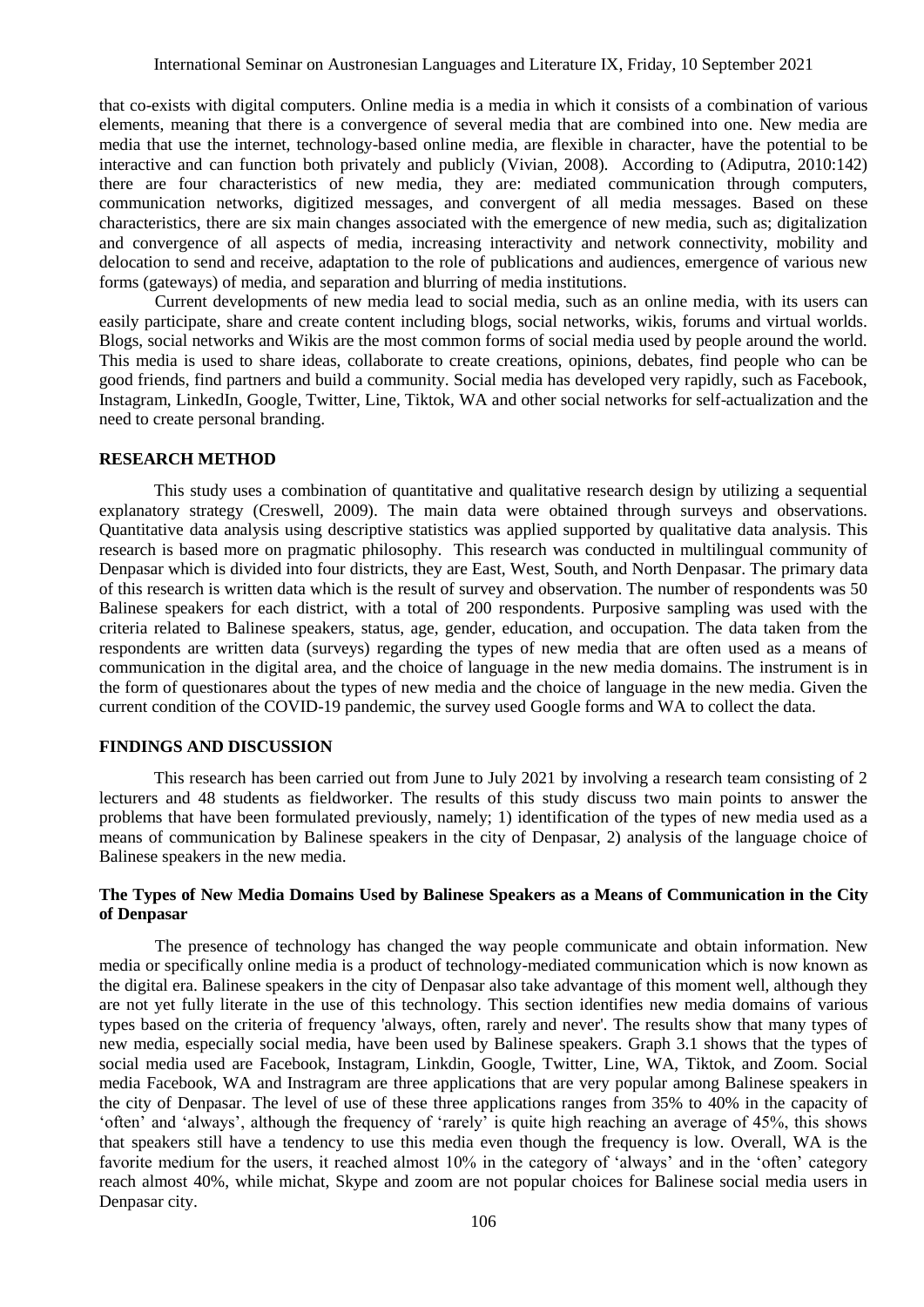

Graph 1 Types of new media used by Balinese speakers in Denpasar city

The analysis also shows that there is an almost equal trend between the younger generation and the older generation in using new media. Graph 3.2 shows the same percentage in the category of 'always' in using this new media as a means of communication, both reaching an average of 55%, although there is a tendency for young people to use it a bit more 'often', it seems that they want to use this new media as a trend and do not want to be left behind in this technological era. In terms of the use of this new media related to gender, it seems that men tend to use social media more often than women. Graph 3.3 shows that almost 65% in the categories of 'always' and 'often' used by men in social media while women only reach 35%. This proves that male Balinese speakers are faster and more enthusiastic in responding to new media developments, especially social media.







### **The Choice of Language in the New Media Used by Balinese Speakers as a Means of Communication in the City of Denpasar**

The choice of language in a multilingual society is unavoidable because speakers are already in a bilingual condition, they have mastered more than one languages equally well in their lives. The use of language in a multilingual society, especially in a multi-ethnic society, provides a wide opportunity for speakers to choose and use language according to the situation and condition of the conversation. Below is discussed about Balinese speakers in choosing a language in the situation and condition of multilingual society in Denpasar using four types of choices, namely Balinese language only, Balinese language mixed with Indonesian, Balinese language mixed with Indonesian and foreign languages, Indonesian mixed with Balinese and foreign languages. Graph 3.4 shows that the choice of mixed language between Balinese and Indonesian seems to dominate the choice of language in all types of new media, reaching 55% to 75%, and mixed languages between Balinese, Indonesian, Foreign languages or Indonesian, Balinese, Foreign languages occupy the next choice reaches about 20%. Meanwhile, Balinese language does not get a place among social media users in Denpasar city as an option in communicating, although it is used, the frequency is very small. This analysis also shows that it is not only the mixing of Balinese with Indonesian that has occurred, but also the mixing of those two languages with foreign languages when communicate using this new media. This is understandable because the city of Denpasar is not only a multi-ethnic community coming from various regions in Indonesia but also as a tourism center that allows foreigners to join in the melting of the multi-lingual society in the city of Denpasar.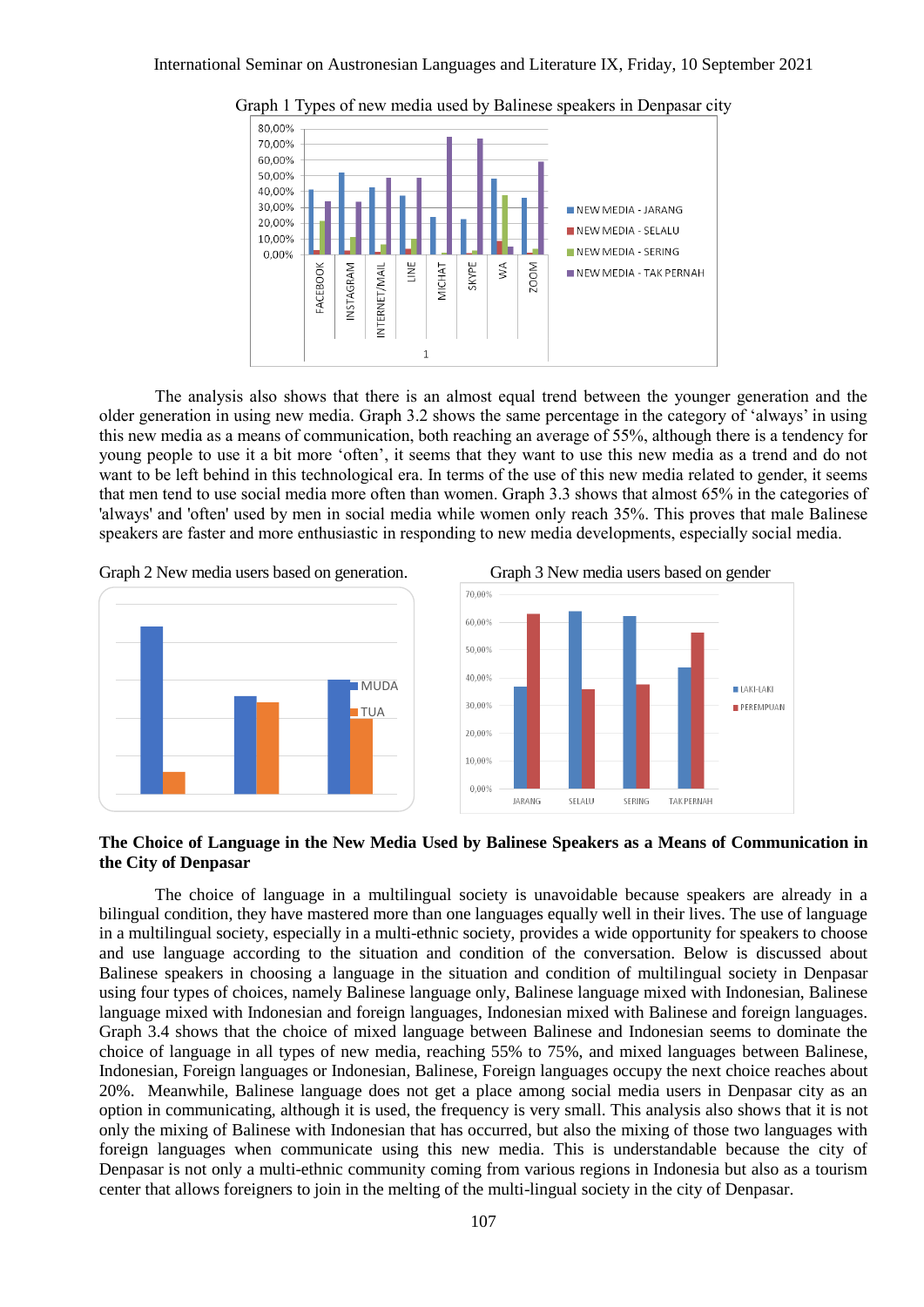#### International Seminar on Austronesian Languages and Literature IX, Friday, 10 September 2021



Graph 4 Language choices in new media.

Observing the choice of language in this new media from a generational point of view, the frequency of the younger generation using a mixed language between Balinese and Indonesian is higher than the older generation, almost 70% and the older generation reach only 30% (Graph 3.5), and the frequency is even higher shown by the younger generation in the choice of a mixed language between Balinese, Indonesian and foreign languages, reaching almost 90% compared to the older generation which only reached 10%, while the choice of Balinese language showed a balance between the younger generation and the older generation on average reaching 50%. This can be interpreted that although the younger generation tends to use mixed languages in communicating using social media, they also have awareness and try to use the Balinese language to maintain the existence of the Balinese language. In terms of language choice related to gender, graph 3.6 shows something quite surprising; Although the frequency of using social media (graph 3.1) shows male dominance, in terms of language choice, women dominate mixed language choices on social media. It can be said that female speakers are more aggressive in using language in multilingual society, while male speakers are more aware of maintaining Balinese in order to minimize the threats.



#### **CONCLUSIONS AND SUGGESTIONS**

Based on the results of the analysis above, this study concludes that Balinese speakers in the city of Denpasar use several types of new media, especially social media in communication, namely Facebook, Instagram, LinkedIn, Google, Twitter, Line, Skype, Tiktok, WA and Zoom. The most popular social media are Facebook, Instagram and WA. There is a tendency for male speakers to use social media more dominantly than female speakers, while from the generation aspect, young Balinese speakers use social media more often than older speakers. In terms of language choice, the mixed language of Balinese and Indonesian is the dominant choice in all types of new media. Young speakers tend to use mixed languages in both Balinese and Indonesian, and Balinese, Indonesian and foreign languages. As for gender, female speakers tend to use a mixed language between Balinese and Indonesian more frequently compared to male speakers. From the results of the analysis, it can be interpreted that in the use of new media, young male Balinese speakers gave a fairly good response to the use of Balinese in the new media, while female speakers responded quickly to language changes. It can be